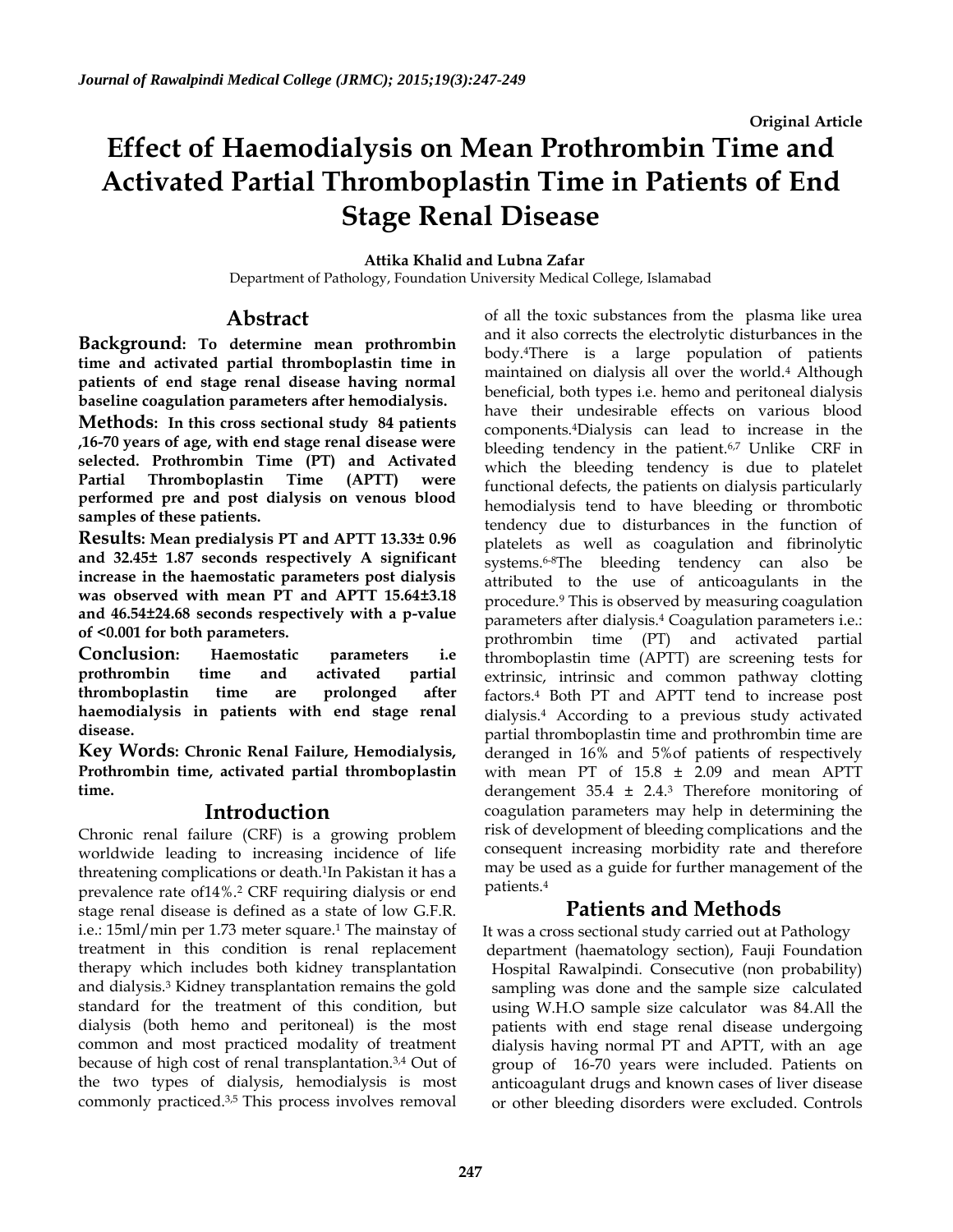for prothrombin time and partial thromboplastin time were prepared by taking pooled plasma of twenty apparently healthy adults. A total of 168 venous blood samples (2.5ml each) of 84 patients with ESRD were collected. The blood samples were collected one before starting the dialysis procedure and within two hours after the dialysis session. The blood samples were transferred without delay (within 2 hours of collection) to the coagulation laboratory. The samples were centrifuged for fifteen minutes and platelet poor plasma was separated. Prothrombin time and activated partial thromboplastin time were performed on coagulation analyzer within six hours of collection in the laboratory. The tests were performed according to the standard protocol of test recommended by W.H.O.

### **Results**

There were 23 (27.4%) males and 61 (72.6%) females.The age range at the time of study was from 16 years to 70 years with the mean age of patients was 47.5 .Seventy five patients had hemodialysis as part of their routine treatment protocol while only 09 patients were admitted for dialysis because of exacerbation of their uremic symptoms. The mean number of previous dialysis was 39.6 while the maximum number of previous dialysis by any patient in our study were 283. Mean predialysis PT and APTT were 13.33± 0.96 and 32.45± 1.87 seconds respectively. A significant increase in the haemostatic parameters post dialysis was observed with mean PT and APTT14.64±3.18 and 46.54±24.68 seconds respectively with a p-value of <0.001 (Figure 1&2).



**Figure 1:Difference between mean of PT and APTT in renal failure patients before and after haemodylasis procedure.**



*F***ig2:Differance between PT and APTT in renal failure patients before and after HD procedure.**

# **Discussion**

Present study results show a comparable trend in mean PT and APTT to a regional study done by Shoaib M et al at SIUT Karachi on 61 patients receiving renal replacement therapy .The study suggested mean PT and APTT to be 15.8±2.09 and 35.4±2.4 respectively.<sup>3</sup> Although comparable to this study in terms of the trend of change, there is a significant difference in the mean APTT value post dialysis. Mean APTT in our study was prolonged as compared to this study. This difference may be because of inclusion of patients with all the three types of renal replacement therapies including renal transplant and peritoneal dialysis in their study while our study included only haemodialysis patients with no prior renal transplant which generally tends to improve the bleeding tendency.